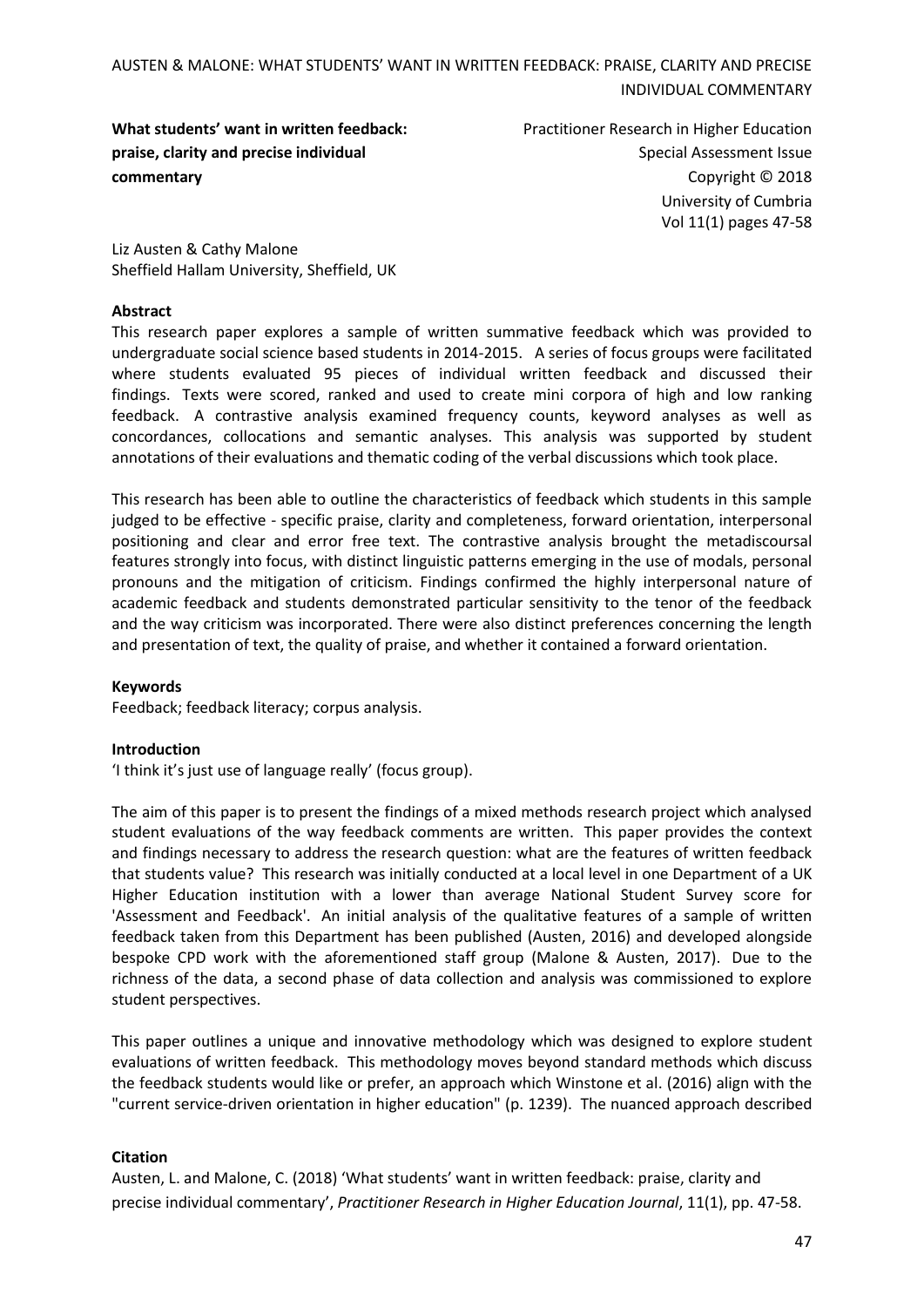in this paper sought to explore feedback that students *valued*, as an implicitly more constructive appraisal. The analysis of these value judgements have been thematically grouped into five key findings: specific praise, clarity and completeness, forward orientation, interpersonal positioning and clear and error free writing, which should be considered holistically in order to enhance feedback practice and feedback literacy.

#### **Research Context**

This paper will present an approach that builds on previous studies which used alternative methodologies or targeted samples (Hyland & Hyland, 2001; Hyatt, 2005), and focuses on summative written feedback provided at the end of a module. The emphasis of this paper, furthering the work of others on written feedback (Chanock, 2000; Higgins et al., 2002; Carless, 2006; Orsmond & Merry, 2011;Long, 2014; Dunworth & Sanchez, 2016), is a frequency driven linguistic analysis of free text feedback comments written to undergraduate students. This research does not intend to debate the future of written feedback in Higher Education; it is acknowledged that there is a significant evidence base for using alternative formats, such as audio feedback, or even online, in text annotations (Merry & Orsmond, 2008; Lunt & Curran, 2010; Ball, 2010; Hennessy & Forrester, 2014) which are less formal and champion dialogic or quasi-dialogic functionality. However, the researchers are committed to improving current practices within their host institution, and presently, summative written feedback is still the dominant feedback model.

Therefore, this research continues from the assumption: that 'good feedback practice is broadly defined … as anything that might strengthen the students' capacity to self-regulate their own performance' (Nicol & MacFarlane-Dick 2006:205). The sample of feedback obtained for this research was provided at a summative point at the end of semester 1; this mid-year point provides a bridge between semester 1 and semester 2 modules, and performs a formative function for the remaining assessments. To this end, Nicol & MacFarlane-Dick's principles for formative assessment and feedback to support self-regulation have been used to design the primary research instrument for this project.

The aim of the research was to explore feedback that students valued with the primary objective to enhance the feedback literacy of the sampled staff group. Most of the recent commentary on feedback literacy has focused on the deficits of the student and variance in understanding of the role and purpose of assessment and feedback practice. Sutton (2012) suggests that the development of student feedback literacy should address both practical and emotional dimensions, namely how to *act upon feedback* and an *understanding of the social context in which that feedback is situated*. This research was premised on the assumption that academic staff also need to develop this knowledge in order to provide effective feedback, described by Xu & Carless (2017) as 'teacher feedback literacy'.

#### **Methodology**

A sample of 95 pieces of written feedback was obtained for this research. This feedback was written for a random sample of modules across four undergraduate social sciences courses. The modules spanned all three years of the courses and included a range of assessment types including essays, reports and presentations (but not exams). Most of the feedback was provided electronically. Austen (2017) qualitatively analysed the contents of this sample of feedback with a student researcher (to secure the authenticity of the findings) and found that the writing exposed a tension 'between using language to gate keep academic conventions and using language to build on the interpersonal relationships with their students' (p. 77). However, this analysis did not draw on the perspective of students.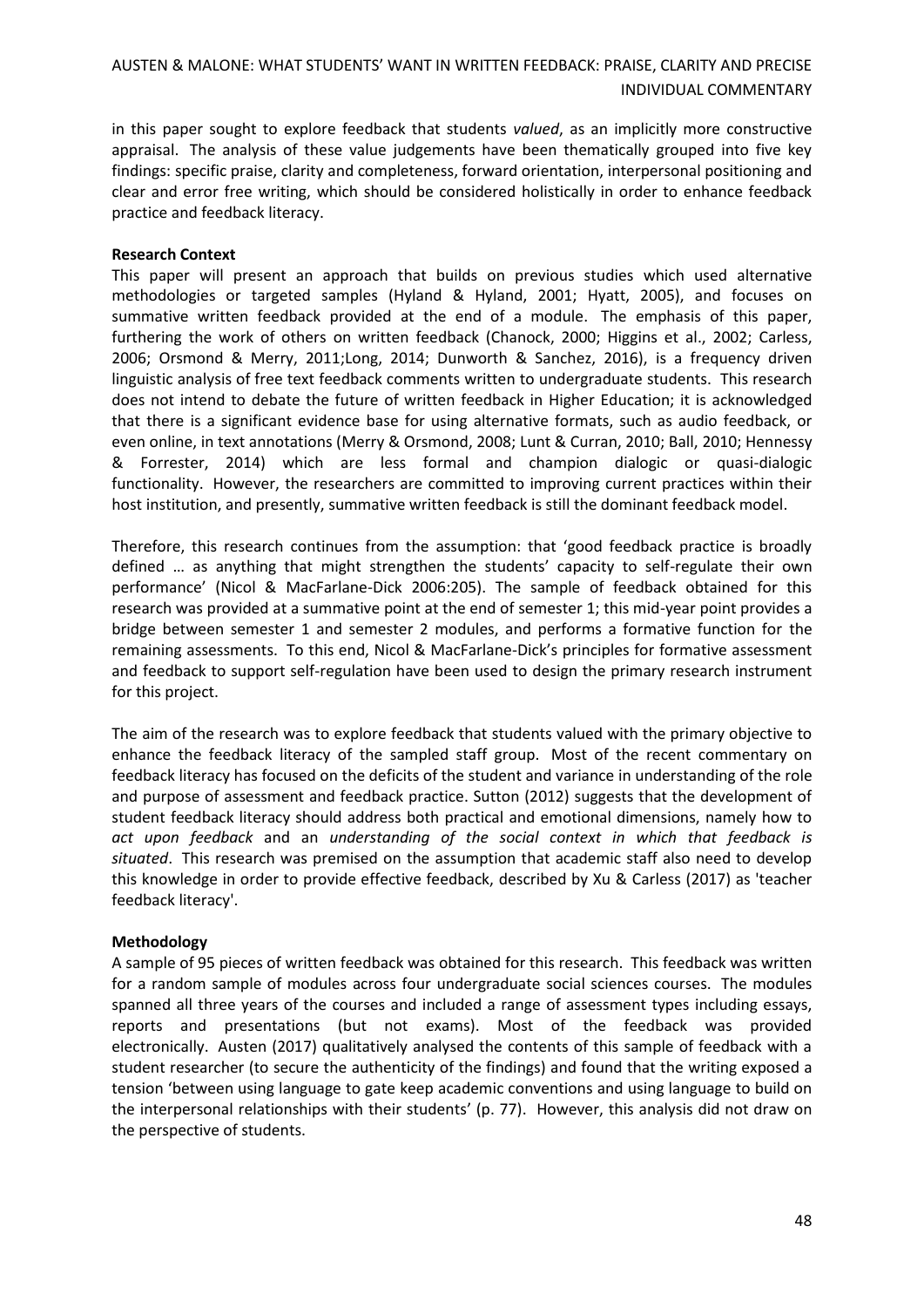A review of recent publications shows that the student perspective of effective feedback is still being explored using traditional questionnaire and focus group techniques (see Tucker & Tucker, 2017; Small & Atree, 2015). There have been some interesting developments, including Pitt and Norton's (2016) use of one to one interviews where the student selects and bring one example of good and bad feedback and Winstone et al. (2015) use of laboratory conditions to allow student to actively budget (prioritise) learning (including feedback) 'luxuries'.

In order to explore the student perspective, this research facilitated five activity based student focus groups during 2016 (Gibbs, 1997). Twenty eight students, who were accessed by convenience from the current cohort of students on the sampled courses, participated in these focus groups. The student participants were asked to read anonymised feedback and evaluate it, using criteria which developed from the literature (Nicol & MacFarlane-Dick, 2006). The students were commenting on feedback written by staff they knew, in a discipline they knew, but the feedback was not their own. This allowed students to remove themselves from the feedback process, and respond less passionately than if they were using feedback they had personally received (Pitt & Norton, 2017). The students were encouraged to annotate their evaluations, and then reflect on the feedback they had read as a group discussion. These discussions were recorded and transcribed.

In line with BERA principles for educational research, consent to participate and to use the data in publications was obtained from each student who participated in the focus groups. The names of staff members (feedback writers) and students (feedback recipients), modules and courses were anonymised prior to the focus groups activity, in addition to the personal details of the focus groups participants.

|                                                              | I completely agree | I mostly<br>agree | <b>Neither</b><br>agree nor<br>disagree | I mostly<br>disagree | I completely<br>disagree |
|--------------------------------------------------------------|--------------------|-------------------|-----------------------------------------|----------------------|--------------------------|
| The feedback is clear                                        |                    |                   |                                         |                      |                          |
| The feedback is thorough                                     |                    |                   |                                         |                      |                          |
| I understand how I got this<br>grade                         |                    |                   |                                         |                      |                          |
| I can see how my work<br>compares to an expected<br>standard |                    |                   |                                         |                      |                          |
| I know what I am doing well                                  |                    |                   |                                         |                      |                          |
| I know what I need to do to<br>improve                       |                    |                   |                                         |                      |                          |
| The tone is positive and<br>encouraging                      |                    |                   |                                         |                      |                          |

**Table 1.** Focus group evaluation criteria.

Each piece of feedback was evaluated twice during the focus groups (to strengthen the trustworthiness of the process) and an average score was calculated for each. In total, 95 pieces of individual written feedback were evaluated and formed the basis of this data. As each piece of feedback had an average score, it was possible to separate the high scoring feedback (Corpus A)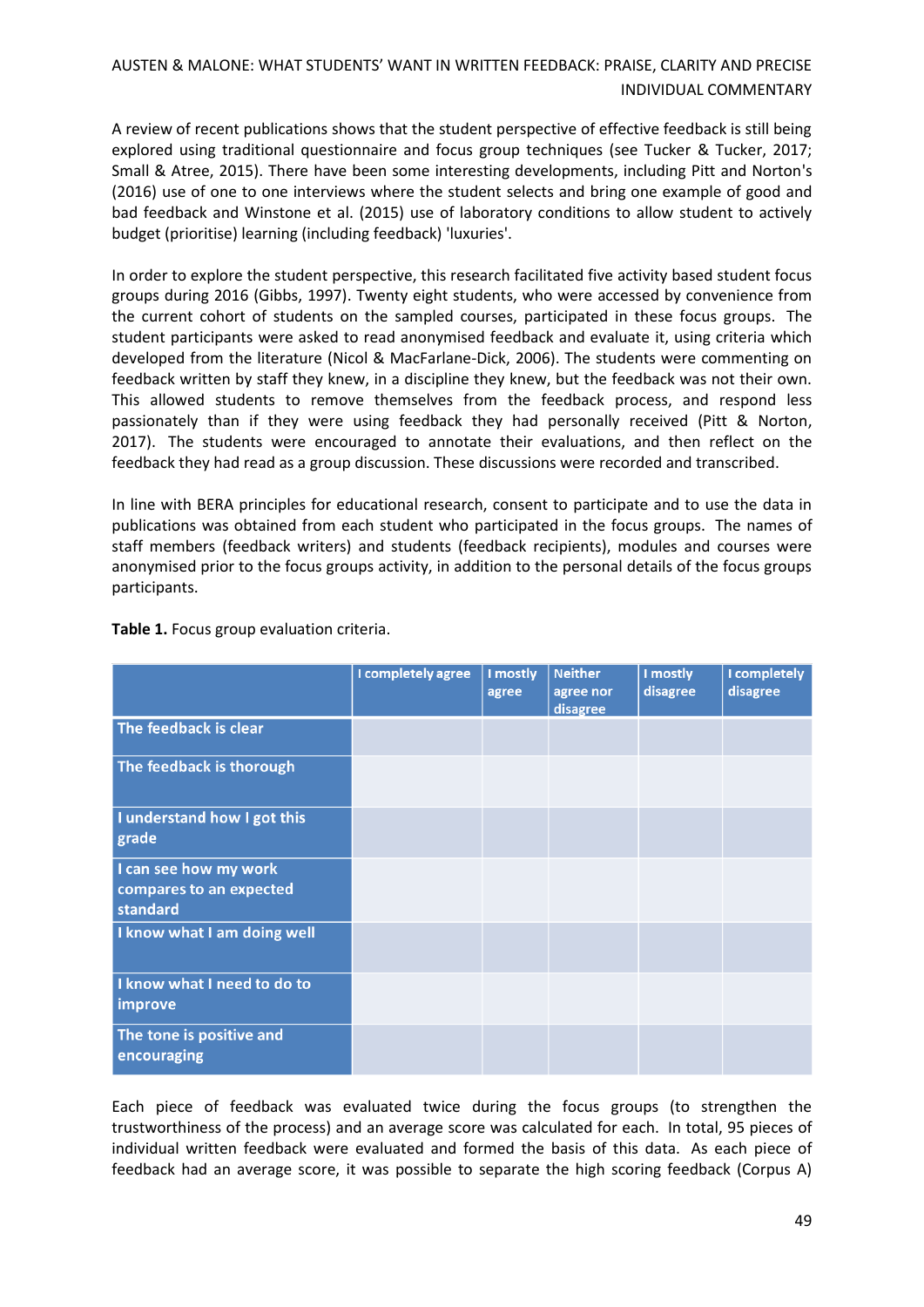from the low scoring feedback (Corpus B). A corpus analysis was then conducted to compare the linguistic features of each.

#### **Analysis**

Scoring and ranking texts enabled us to create mini -corpora (bodies of text) and subject these to frequency driven analysis using Antconc and WMatrix software (Antony 2014, Rayson 2009). The contrastive analysis of the high scoring and low scoring feedback included frequency counts, keyword analyses as well as concordances, collocations and semantic analyses. These were then used to identify patterns in each corpus and these were compared to isolate the distinctive linguistic features of text in feedback that was valued by students. As can be seen in the detailed analyses below, frequently the two corpora include the same functional operation, (both bodies of text have the same broad purpose such as offering praise or criticism), however, the difference between them is how this is done, and the quality and precision of the language used to enact the same linguistic function.

The student annotations, either written alongside the evaluation criteria, or on post-it notes, were documented alongside each feedback record. A thematic analysis of the student annotations, in addition to the thematic coding of verbal discussions added an extra layer of analysis to support the findings from the corpus techniques.

#### **Findings**

The findings have been collated into 5 key categories, each representing a notable rather than significant identified difference between Corpus A and Corpus B, supported by qualitative data.

#### *1. Specific Praise*

Students appear sensitive to how praise is positioned and the overall tone of the feedback:

If I had got that back I would have gone 'The tutor hates me. I don't want to go back'... I would be like 'well, I'm screwed'

(focus group).

This quote was from one of the students who reflected on how they would feel if they had received one of the sampled pieces of feedback - there would be a risk to retention and overall progression, and some might argue, overall wellbeing.

On a few occasions the students discussed feedback as motivating and the importance of receiving praise. Clear comments about what has been done well was needed to highlight which aspect of the work could be repeated in forthcoming assessments. In contrast, the students also talked about feedback as de-motivating. Praise was seen as necessary, even on work that was of a low standard:

you need to point out what was good , rather than just going 'this is wrong, you need to do this'

(focus group).

I think it's nice, obviously, if you have constantly negative comments it's going to put you down a bit whereas if you have maybe one or two where they say what you've done well it kind of makes you feel a bit better about the negative ones

(focus group).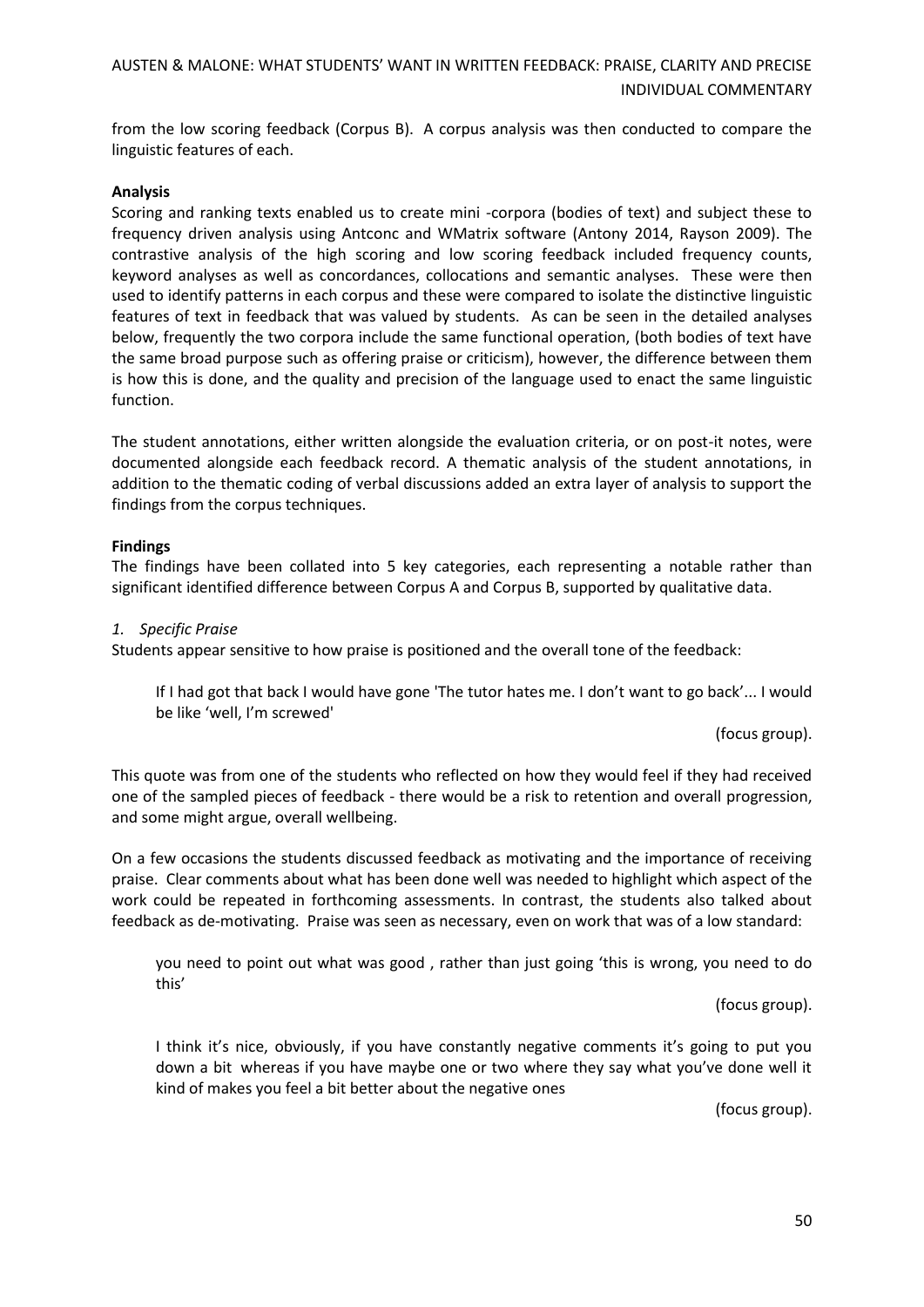This affective dimension evident in the research findings framed how we began to interpret our analysis. The corpus analysis reinforced the affective response to feedback (remembering that this is evident even when the feedback was not theirs). 'Good' was one of the most frequent words used in the whole sample and appears with similar frequency in both corpora - suggesting that staff understand the need/ importance of attributing praise. But, the way 'good' is used is distinct.

| Corpus A                                                                              | Corpus B                 |
|---------------------------------------------------------------------------------------|--------------------------|
| good introduction                                                                     | good point(s)            |
| good summaries overall                                                                | good (critical) thinking |
| good arguments here                                                                   | good answer              |
| good links to                                                                         | good work                |
| a good clarification of key terms                                                     | good conclusion          |
| good breadth of theory                                                                | good, but                |
| good academic critique                                                                |                          |
| you started to do this near the end, which was good                                   |                          |
| your recommendations were unusually clear, which is good, but need<br>more discussion |                          |

**Table 2**. The use of the word 'good'.

Corpus A (the feedback which students scored highly) used 'good' much more precisely ('a good clarification of key terms'). This aspect of student preference was also noted in the focus groups:

so they would be like 'part A of your assignment was good but this is not good', or 'part B is good', like really specific and broken down, I think that is really helpful

(focus group).

Corpus B's use of 'good ' was much more vague, and more generic ('good work, good points'). These statements were also used with higher frequency indicating a reliance on generic bank statements in some of the feedback. The qualitative data suggested that bank statements were interpreted as indicators that the marker 'didn't care', had not spent the necessary time, or provided the necessary effort, when marking the work.

Yeah I have actually had that before, somebody checked our feedback and it was exactly the same, they had just copied and pasted it

(focus group).

In addition, in Corpus B, 'good' was immediately modified: "good, but...." followed by either a comma, 'and' 'but' or a hyphen and new clause which expands on what was lacking. This means even when the writer identified something positive it was immediately critiqued. *2. Clarity and Completeness*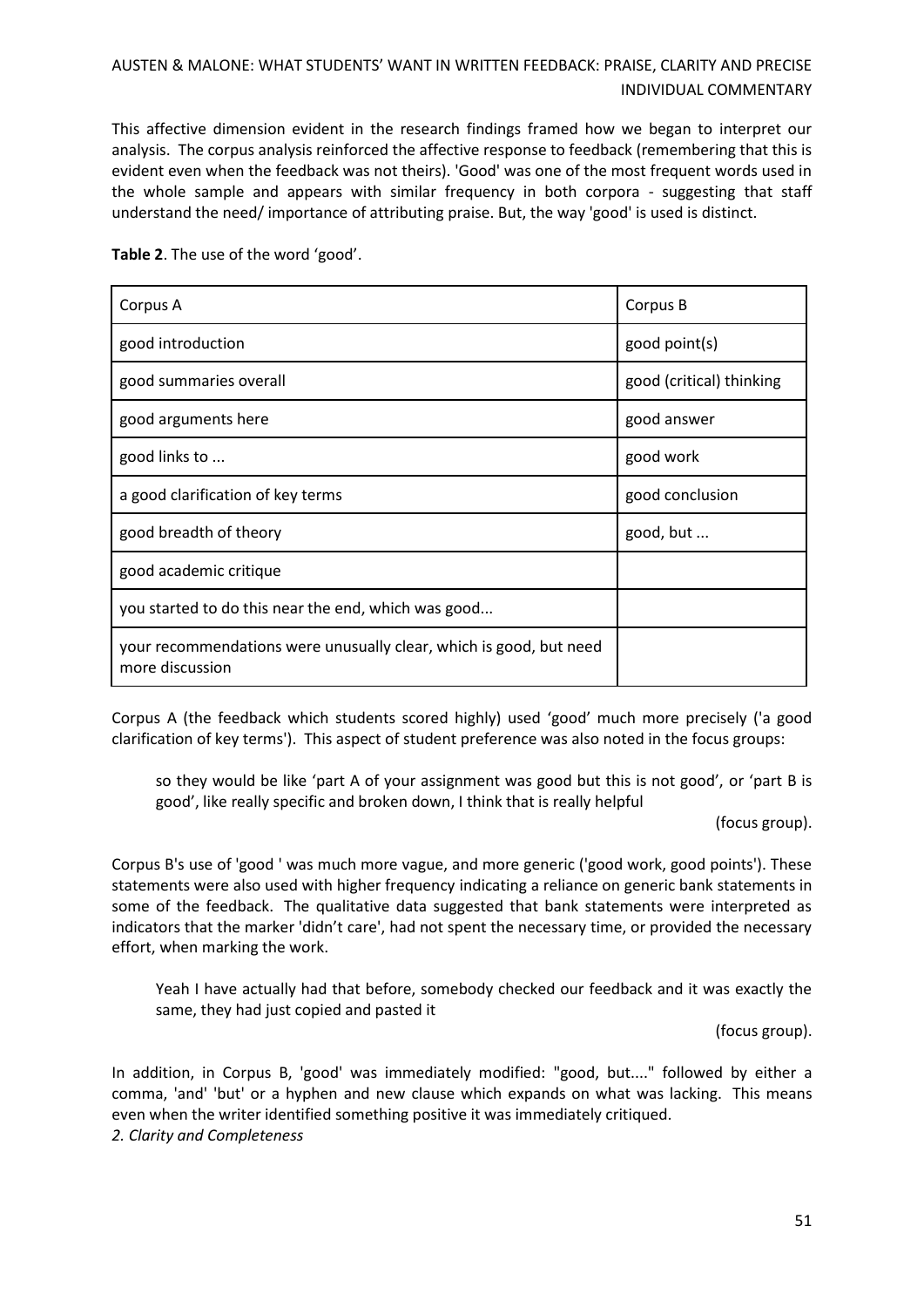| <b>Text</b>                    | Corpus A (top 25 texts) | <b>Corpus B (bottom 25 texts)</b> |
|--------------------------------|-------------------------|-----------------------------------|
| Total Word count               | 4840                    | 2943                              |
| <b>Average text length</b>     | 194                     | 118                               |
| <b>Range of text lengths</b>   | 116-321                 | $0 - 402$                         |
| <b>Average sentence length</b> | 20                      | 14                                |
| Range sentence length          | 10-29 words /sentence   | 0-20 words /sentence              |

**Table 3.** Feedback length and composition.

Our findings suggest that there is a substantial difference in the size of these corpora (total word count) which could suggest that students simply prefer longer feedback. There is also a moderate positive correlation (0.51) between length of feedback text and overall student evaluation. However, Corpus B had both the longest and shortest texts. The difference on examination is the *type* of feedback.

The lengthiest feedback included large sections of textual commentary which was dispreferred seen in Corpus B. Students appeared to prefer feedback that summed up their overall performance:

Too long! *Text length 399*

#### *(annotation).*

Clarity was also discussed in relation to the construction of free text written feedback. One student commented that feedback was often 'too chatty' and as such it was difficult to assess which aspects of the work needed improvement. Another student referred to her feedback as having 'too much fluff', in which length begins to interplay with the affective dimension.

I know obviously they've got to give you some positive comments or whatever, but if they're struggling to find it they should just be like open with it instead of trying to fluff it up

(focus group).

Some comments also revealed how students interpret short texts as indicating a cursory, formulaic, or hasty response, attributing emotion to text length. The evidence also suggests that students have quite firm expectations about the function, purpose and length of feedback. The student annotations and comments made during the focus group discussion indicated that short feedback, or feedback which contained no free text comments, was frequently viewed as 'rushed':

Too short, no real feedback given. Wouldn't be useful to me *Text length 66*

*(annotation).*

While text counts provide a fairly direct measure of length, 'completeness' might be a more sophisticated measure that addresses student expectations. This may be because if feedback averages sentences of 10 rather than 20 words per sentence then what the feedback offers is quite distinct.

### *3. Forward Orientation*

The qualitative focus group data suggests that students prefer clear feedback comments about what had been done well to highlight which aspect of the work could be repeated in forthcoming assessments. Here we see a relationship develop between praise/achievement and forward orientation.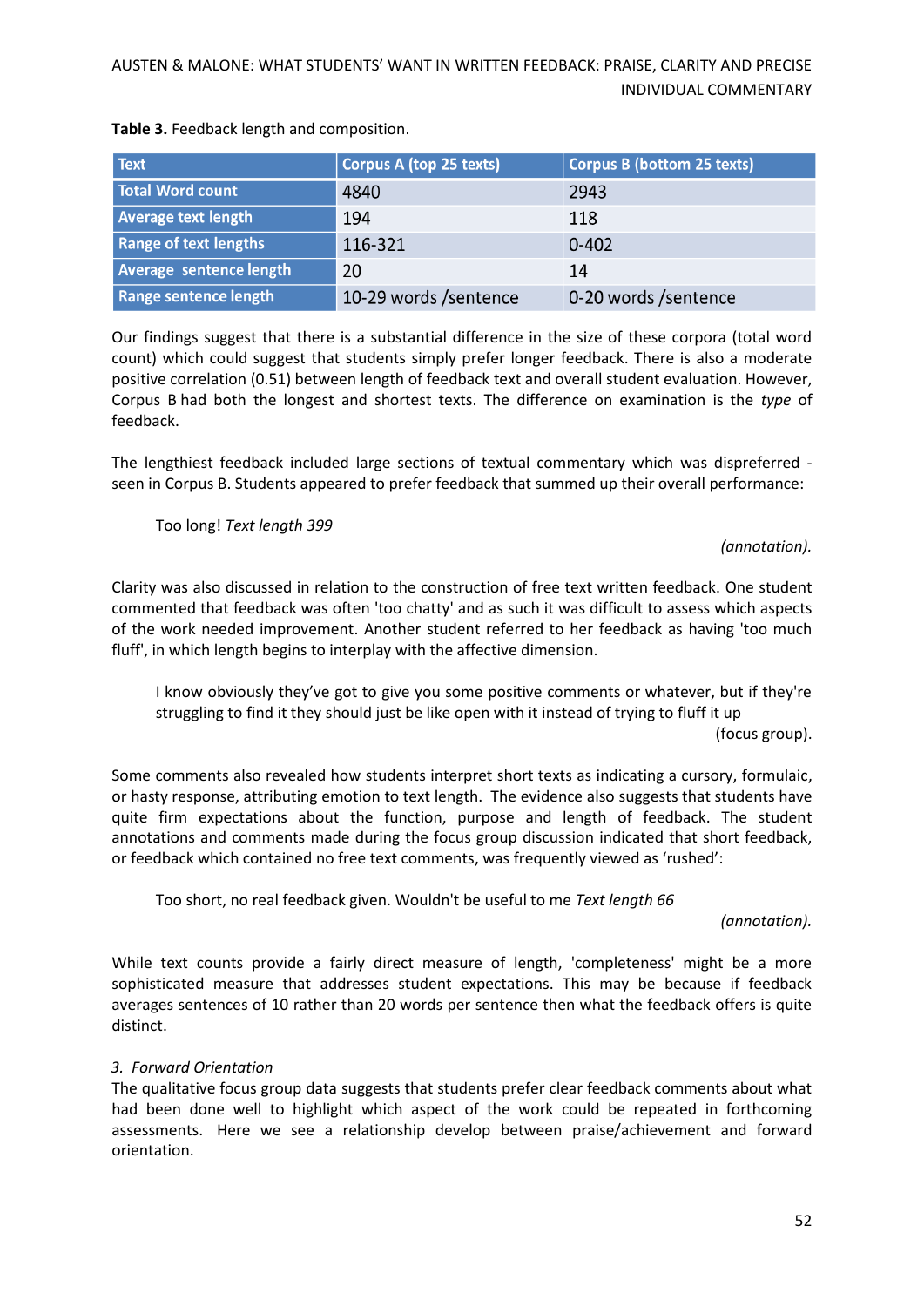"[I need to know] how to improve like in future, steps to get better grades ... .And obviously what I've done well ... so that can be repeated" (focus group)

|  |  | Table 4. Key Distinctive Concepts for Corpus A & B based on USAS semantic tagging. |  |
|--|--|------------------------------------------------------------------------------------|--|
|  |  |                                                                                    |  |

| <b>Corpus A</b>                              | <b>Corpus B</b>                              |
|----------------------------------------------|----------------------------------------------|
| evaluation good                              | strong obligation and necessity              |
| improve improved good well fine progress     | needed need should needs in need of supposed |
| progressing looked ok decent                 | have_to ought essential                      |
| X9.1 Ability & intelligence                  | X8+ Trying hard                              |
| fluent able ability skill skills             | try attempt effort attempts trying attempted |
| helping                                      | X2.5+ Understanding                          |
| help guide assist support guidance supported | understanding understand interpretation      |
| supporting encourage advisors enabled        | make_sense_overview                          |
| beneficial boost promote enabling helps      |                                              |
| A13.3 Degree: Boosters                       |                                              |
| more very really so increasingly much highly |                                              |
| heavily particularly                         |                                              |

An analysis of the distinctive concepts in each corpus suggests that Corpus A is forward oriented, referring to improvement and progress. In contrast, Corpus B looks back to what the student has failed to demonstrate. It shows how staff, in an attempt at clarity, delineate exactly what was expected and needed in an assignment, but not demonstrated. The backward orientation of this presents as a negative focus on failure. Students evaluate highly feedback with a forward orientation. This is a distinct sensitivity to forward orientation in feedback which softens the criticism, simply by reframing it:

There is NO advice on what the student could do better in the future

*(annotation).*

### *4. Interpersonal positioning*

**Table 5.** Frequency of 'you' and 'your' in both corpora.

|             | Corpus A (top 25 texts) |         |            |                | Corpus B (bottom 25 texts) |      |  |
|-------------|-------------------------|---------|------------|----------------|----------------------------|------|--|
| <b>Rank</b> | Freq                    | Keyness | word       | <b>Keyness</b> | Freg                       | Rank |  |
|             | 130                     | 570.3   | vour       | 282.7          | $\prime$ ()                | 3    |  |
| 15          | 163                     | 381.1   | <b>VOU</b> | 142.6          | 78                         |      |  |

Student readers also appear sensitive to the tenor of communication struck in feedback as it is a high stakes text with a narrow topic focus. The research found that, compared to British National Corpus (6 million words), the extremely high keyness scores of 'you' and 'your' in both corpora reflect the narrow topic focus of feedback. This data also demonstrates a marked use of personal pronouns throughout the sample of written feedback. However, although the focus on the student ('you') was being defined by personal pronoun use, the students reflected on the dissonance between the feedback comments and the submitted work during the focus groups. There were repeated calls for feedback to be 'specific', in which comments directly address the personal development of their own work. This was contrasted with 'generic' commentary, applicable to the whole cohort, which hinders the student readers from seeing themselves and their work in the text:

I want the detail, yeah, that's personalised to me and not generic to everyone

(focus group).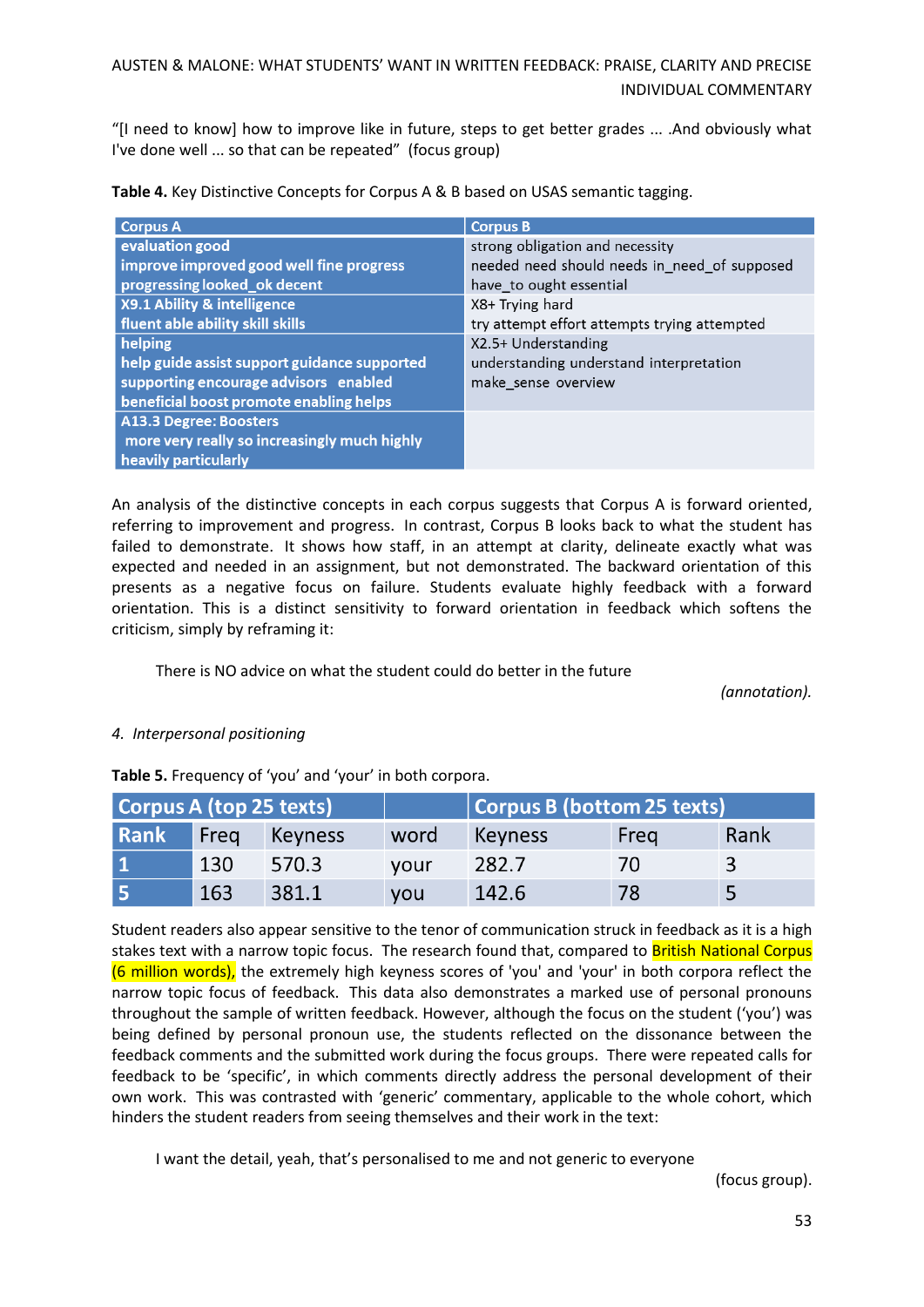'I' occurred substantially more in Corpus A (high value) than in B (in raw frequency counts, but not as a keyword) and was often used to soften the impact of a critical comment. The introduction of the self into the text breaks the exclusivity of the focus on the student and make the feedback more balanced (closes the interpersonal distance). This is an important finding when considering that this use of pronouns is one way a more dialogic (or quasi-dialogic) and inclusive tone can established. In addition, according to Biber's (1988) classification, first and second person pronouns indicate a high loading for interactiveness, thus Corpus A emerges as much more interactive than Corpus B. The tone of Corpus B is in contrast much more direct and emphatic (modal use and bare verbs)

We conclude that it is difficult to read feedback as neutral or objective commentary. Further, the power relations implicit in this use of language mean it becomes impossible for students not to take this personally. It is interesting to note that, with the prevalence of the 'students as partners' ethos (Healey et al 2014), '*We*' did not occur in either corpus. It would be useful to identify feedback from within the sector that positions feedback commentary in this way to assess whether students value this approach.

#### *5. Clear and Error-Free*

By undertaking the keyword analysis, almost as a by-product, this approach identifies acronyms, abbreviations and error. There were no instances of error in keyword list of Corpus A (the feedback that students valued highly). In Corpus B errors occurred at a ratio of 15/100 words. In more than one focus group the students suggested that they understood the workload and time pressures on academic staff, however this was not adequate mitigation for poor quality feedback. In addition to the use of bank statements, errors were interpreted as indicators that the marker 'didn't care' and had not spent the necessary time, or provided the necessary effort, when marking their work. The concept of 'fairness' is relevant:

Also I get that the marker has like a million different essays to mark, so obviously they are not going to be spending 10-15 minutes on each one, but on one of mine it was so obvious that they had rushed because it was just full of spelling mistakes. Like, half of it didn't even make sense

(focus group).

And the mistakes in the writing, the spelling mistakes, it makes you think like they have just skimmed through it and just written it up very quickly so it's like they're not giving you a fair grade

(focus group).

The focus group data also suggests that students preferred feedback which was clear. This included the discussion of error alongside the presentation and layout of the feedback.

it needs to be ... presented well, as we have to present to them, because if they are going to complain about little things like double spaces then you have to spell … correctly

(focus group).

I had feedback once and they just wrote ….question marks…

(focus group).

Interestingly, there was one feedback format which consistently appeared in Corpus A (highly valued feedback). It should be noted that this is an outline for written comments followed a marking matrix.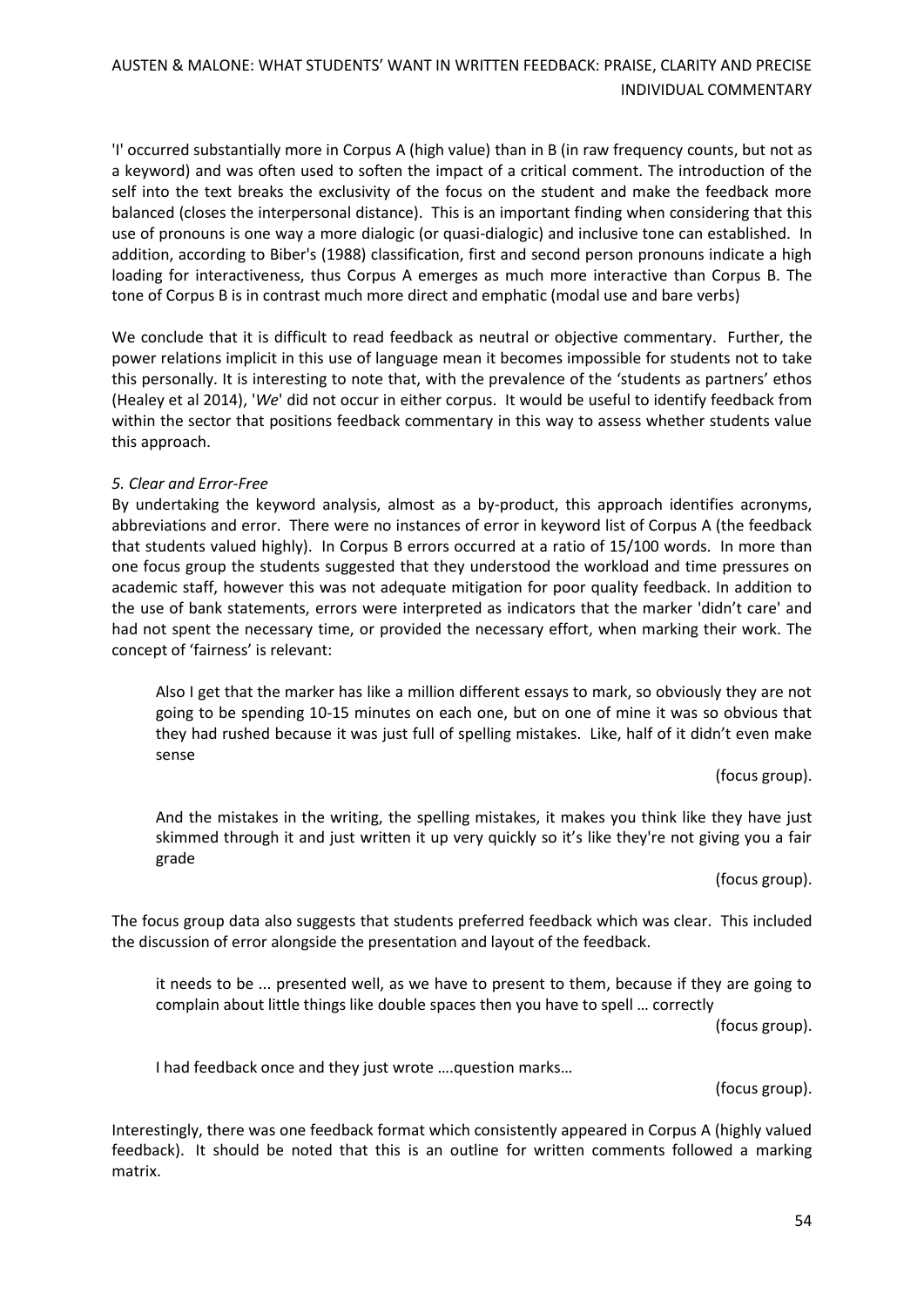**Table 6**. Highly valued feedback template.

#### **Your best work was when:**

*- Provided a critique of the ....*

*- Showed a detailed knowledge of* 

### **To improve, you need to work on:**

*-More 'analysis' related to …*

*-Distinguishing between X and Y in respect of Z.*

*-Show a more detailed and nuanced understanding of.... Use it for an even more powerful critique.*

*-Accurately reference all online sources e.g. place for books and page numbers for articles.* 

**Resources recommended to help you improve your work (with hyperlinks where applicable):**

*Screencast Lectures on ...*

**Remember to discuss this feedback with your Academic Advisor to assist your academic development :-)**

With reference to the key findings of this research, this format positioned praise at the forefront of the feedback, was relatively short including approximately 150 words, and had clear forward orientation in both the detail of improvements and the inclusion of hyperlinks to suggested resources. This format did not eliminate written error, but did present the work in short bullet points rather than formal grammatical structures which could provide more obvious opportunities for error. Finally, as expected, 'you' and 'your' focused the attention of the feedback on the student. Lower value was occasionally placed on this style of feedback by the student sample, in one example because not all the feedback commentary linked to the overall grade:

I don't understand the toolkit links as it doesn't explain what these contribute grade wise!

(annotation, focus group).

This template appears to capture some of the key functions of feedback identified in the literature (Nicol & MacFarlane Dick, 2006) and works to standardise this across a group of staff writers. It is also distinctive in that it effectively prompts the staff writer to sum up the feedback and presents the main 'take-home' messages succinctly on one page.

**Conclusion**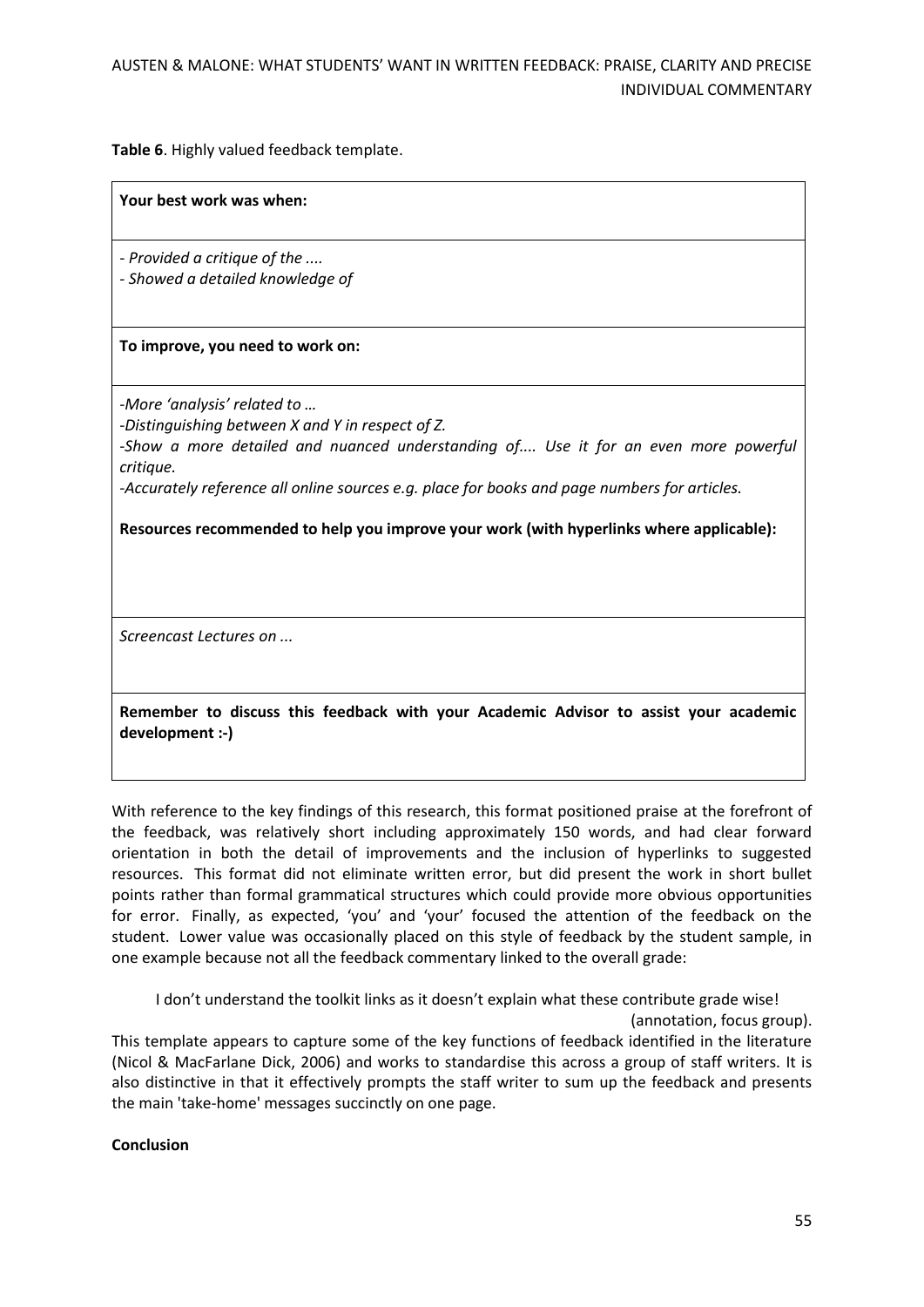In conclusion, this research found distinct differences in the language used across the two corpora, and each distinction has been supported by qualitative data from the student sample. The characteristics of highly valued feedback are summarised as:

- Specific praise
- Clarity and completeness
- Forward orientation
- Interpersonal positioning
- Clear and error free text

Findings confirm the highly interpersonal nature of academic feedback and students demonstrated particular sensitivity to the tenor of the feedback and the way criticism was incorporated. There were also distinct preferences concerning the length and presentation of text, the quality of praise, the specificity of the feedback and whether it contained a forward orientation. We infer that the notion of 'discursive orientation' is the key distinctive feature between Corpus A and B and how the agency of the student is reflected in the writing.

As we found in Phase 1 of the research when analysing the complete sample (Austen 2016), the affective dimension to written text and the affective response by the reader is a key consideration in student feedback. This research highlights the affective response of student readers to a text which writers may perceive as objective, structured and criteria based. This acknowledgement of emotion mirrors the findings of Pitt and Norton (2017), and evidence contained within the reviews of Varlander (2008); Molloy et al. (2013) and Evans (2013). The findings suggest that student sensitivity to the tenor and content of the feedback, rather than the process or speed by which is it disseminated, can play an important role in student satisfaction. Finally, the notion of 'completeness' can be used to bring together the component parts of our findings, rather than focusing on one element with the expectation that this will improve student evaluations of our feedback.

These findings also resonate with the Assessment for Social Justice literature (McArthur, 2016) in that assessments (and feedback practices) should incorporate concepts such as fairness, care, respect, esteem and worth. These principles -manifested within specific praise, clarity and completeness, forward orientation, interpersonal positioning and clear and error free text - can clearly be evidenced in the feedback that students value. These concepts have been found in other research into feedback literacy including the Sutton and Gill (2010) and Xu and Carless (2017) and align with Boud and Molloy's discussion of 'trust' (2013). This paper encourages those providing feedback to students to take action to address these aspects, rather than procedural dimensions of feedback delivery.

The researchers have been providing CPD within the host institution to develop feedback practices and teacher feedback literacy, with a particular interest in using Appreciative Inquiry approaches, developing feedback peer review and supporting staff both personally and in teams to develop practice (Malone & Austen 2017). Recent evaluations of these sessions suggest that academic staff have a greater understanding of how feedback might impact students and have begun to selfmonitor their use of language in order to write feedback that demonstrates care, respect and esteem that staff want to signal in the professional collegial relationships with students.

Future research should look to complete the feedback loop by incorporating an analysis of the ways in which highly valued feedback influences student learning. This could be established by introducing follow up data collection after the next phase of student assessments, or by applying the findings of this research and testing the impact on learning through comparable student samples.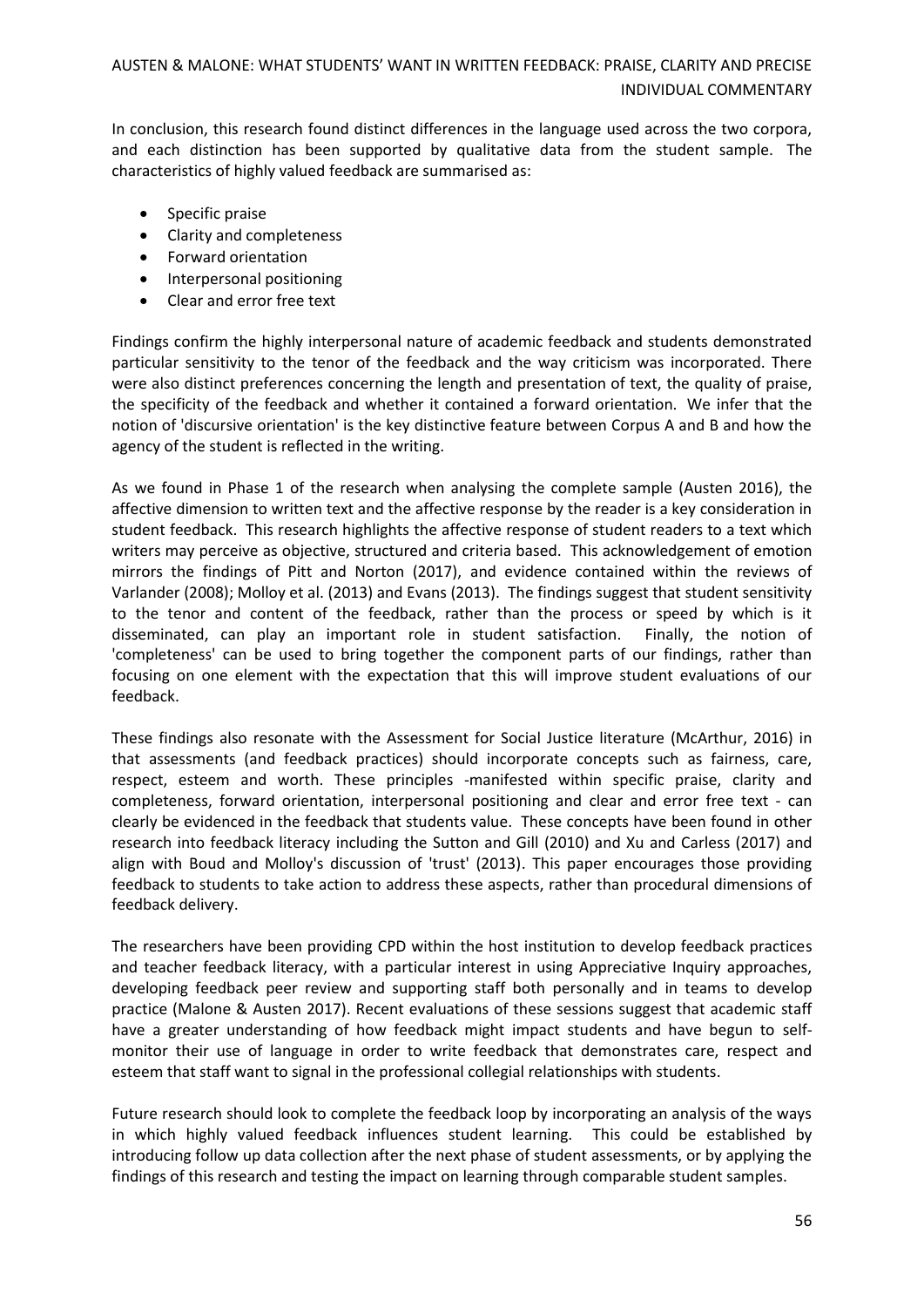### **References**

- Anthony, L. (2014) *AntConc (Version 3.4.3) [Computer Software*]. Tokyo, Japan: Waseda University. Available at:<http://www.laurenceanthony.net/> (Accessed: September 2017).
- Austen, L. (2016) 'Balancing academic gatekeeping and interpersonal positioning: a qualitative analysis of written feedback to undergraduate students', *Practitioner Research in Higher Education*, 10(2), pp. 67-81.
- Ball, E. C. (2010) 'Annotation an effective device for student feedback: A critical review of the literature', *Nurse Education in Practice*, 10, pp. 138–143.
- British National Corpus Written (BNC1994) *The British National Corpus*, version 3 (BNC XML Edition). 2007. Distributed by Bodleian Libraries, University of Oxford, on behalf of the BNC Consortium. Available at: <http://www.natcorp.ox.ac.uk/> (Accessed: 27 April 2018).
- Boud, D. & Molloy, E. (2013) 'Rethinking models of feedback for learning: the challenge of design', *Assessment & Evaluation in Higher Education*, 38(6), pp. 698-712.
- Carless, D., (2006) 'Differing perceptions in the feedback process', *Studies in Higher Education,* 31(2), pp. 219-233.
- Chanock, K., (2000) '"Comments on essays, do students understand what tutors write?" *Teaching in Higher Education'*, 5(1), pp. 95-105.
- Dunworth, K. and H. S. Sanchez (2016) 'Perceptions of quality in staff-student written feedback in higher education: a case study', *Teaching in Higher Education,* 21(5), pp. 576-589.
- English, F. (2011) *Student writing and genre: Reconfiguring academic knowledge*. London: A & C Black.
- Gibbs, A. (1997) 'Focus groups', *Social research update*, *19*(8), pp.1-8. Available at <http://sru.soc.surrey.ac.uk/SRU19.html> (Accessed: September 2017).
- Healey, M., Flint, A. and Harrington, K. (2014) Engagement through partnership: students as partners in learning and teaching in higher education. York: Higher Education Academy. Available at: [https://www.heacademy.ac.uk/system/files/resources/engagement\\_through\\_partnership.pdf](https://www.heacademy.ac.uk/system/files/resources/engagement_through_partnership.pdf) (Accessed: September 2017).
- Hennessy, C. and Forrester, G. (2014) 'Developing a framework for effective audio feedback: a case study', *Assessment & Evaluation in Higher Education*, *39*(7), pp. 777-789.
- Higgins, R., P. Hartley, and Skelton, A. (2002) 'The conscientious consumer: Reconsidering the role of assessment feedback in student learning', *Studies in higher education,* 27(1), pp. 53-64.
- Hyatt, D.F. (2005)'"Yes, a very good point!", a critical genre analysis of a corpus of feedback commentaries on Master of Education assignments', *Teaching in Higher Education,* 10(3), pp. 339-353.
- Hyland, F. and Hyland, K. (2001) 'Sugaring the pill: Praise and criticism in written feedback', *Journal of second language writing,* 10(3), pp. 185-212.
- Long, P. (2014) 'Staff and students' conceptions of good written feedback, Implications for Practice', *Practitioner Research in Higher Education,* 8(1), pp. 54-63.
- Lunt, T. and Curran, J. (2010) '"Are you listening please?" The advantages of electronic audio feedback compared to written feedback', *Assessment & Evaluation in Higher Education*, *35*(7), pp.759-769.
- Malone, C. and Austen, L. (2017). Exploring feedback practices that students value, in Elkington, S. and Evans, C. (eds.). *Transforming Assessment In Higher Education: A Case Study Series*. York, Higher Education Academy. pp. 90-93.
- McArthur, J. (2016) 'Assessment for social justice: the role of assessment in achieving social justice', *Assessment and Evaluation in Higher Education*, 41(7), pp. 967-981.
- Merry, S. and Orsmond, P. (2008) 'Students' attitudes to and usage of academic feedback provided via audio files', *Bioscience Education*, *11*(1), pp.1-11.